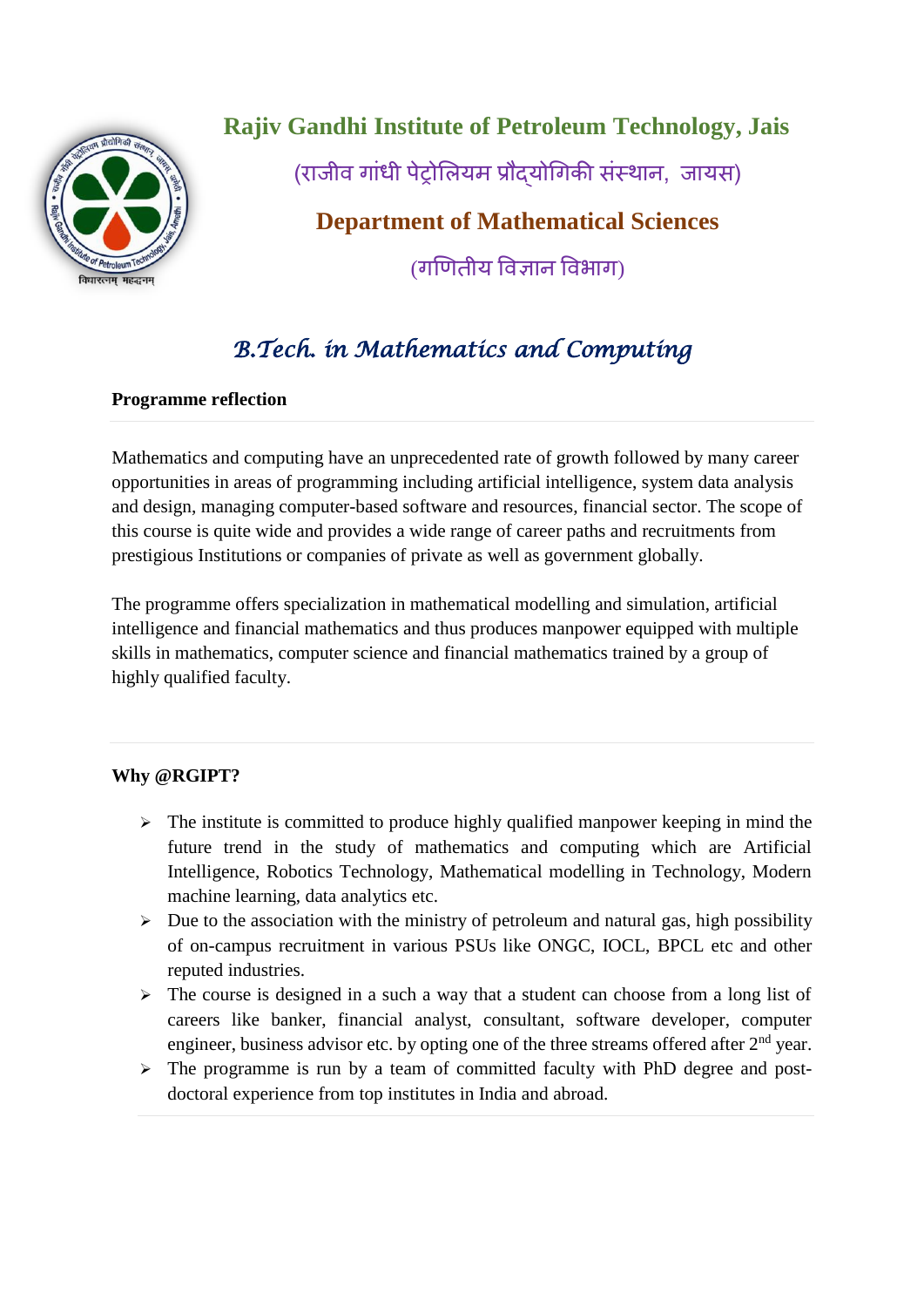# **Framework of the 4-Year B.Tech. Program in**

# **Mathematics and Computing**

# **Semester-wise Course Structure:**

#### **Semester 1 (I Year: Odd Sem)**

| Course/Subject                      | L             | т              | P              | Cr |
|-------------------------------------|---------------|----------------|----------------|----|
| <b>Classical Physics (IS)</b>       | 3             | 1              | 0              | 11 |
| Inorganic & Physical Chemistry (IS) | 3             | 1              | 0              | 11 |
| Real Analysis & Calculus (IS)       | 3             | 1              | 0              | 11 |
| Computer Programming (IE)           | 3             | 1              | $\overline{2}$ | 13 |
| Biology (IS)                        | $\mathcal{P}$ | 1              | $\Omega$       | 8  |
| Chemistry Lab (IS)                  | 0             | 0              | 2/2            | 1  |
| Physics Lab (IS)                    | 0             | 0              | 2/2            | 1  |
| <b>Engineering Graphics (EP)</b>    | 0             | 0              | 3              | 3  |
| <b>Total Credits</b>                |               |                |                | 59 |
| Basic English (HU)*                 | $\mathbf{1}$  | $\overline{2}$ | 0              | 7  |
| Universal Human Values (HU)         | 1             | 1              | 0              | 5  |

\*For students with less proficiency in English

### **Semester 2 (I Year: Even Sem)**

| Course/Subject                                  |                | т        | P              | Cr |
|-------------------------------------------------|----------------|----------|----------------|----|
| Modern Physics (IS)                             | $\overline{2}$ | 1        | 0              | 8  |
| Differential Equations (IS)                     | 3              | 1        | 0              | 11 |
| Engineering Thermodynamics (IE)                 | 3              | 1        | 0              | 11 |
| Fundamentals of Electronics Engineering (IE)    | 3              | 1        | 2              | 13 |
| Engg. Practices in Mathematics & Computing (EP) | 1              | 0        | $\overline{2}$ | 5  |
| Chemistry Lab (IS)                              | $\Omega$       | $\Omega$ | 2/2            | 1  |
| Physics Lab (IS)                                | 0              | 0        | 2/2            | 1  |
| <b>Workshop Practices (EP)</b>                  | 0              | 0        | 3              | 3  |
| <b>Total Credits</b>                            |                |          |                | 53 |
| Community Internship (HU)                       | 0              | $\Omega$ | 5              | 5  |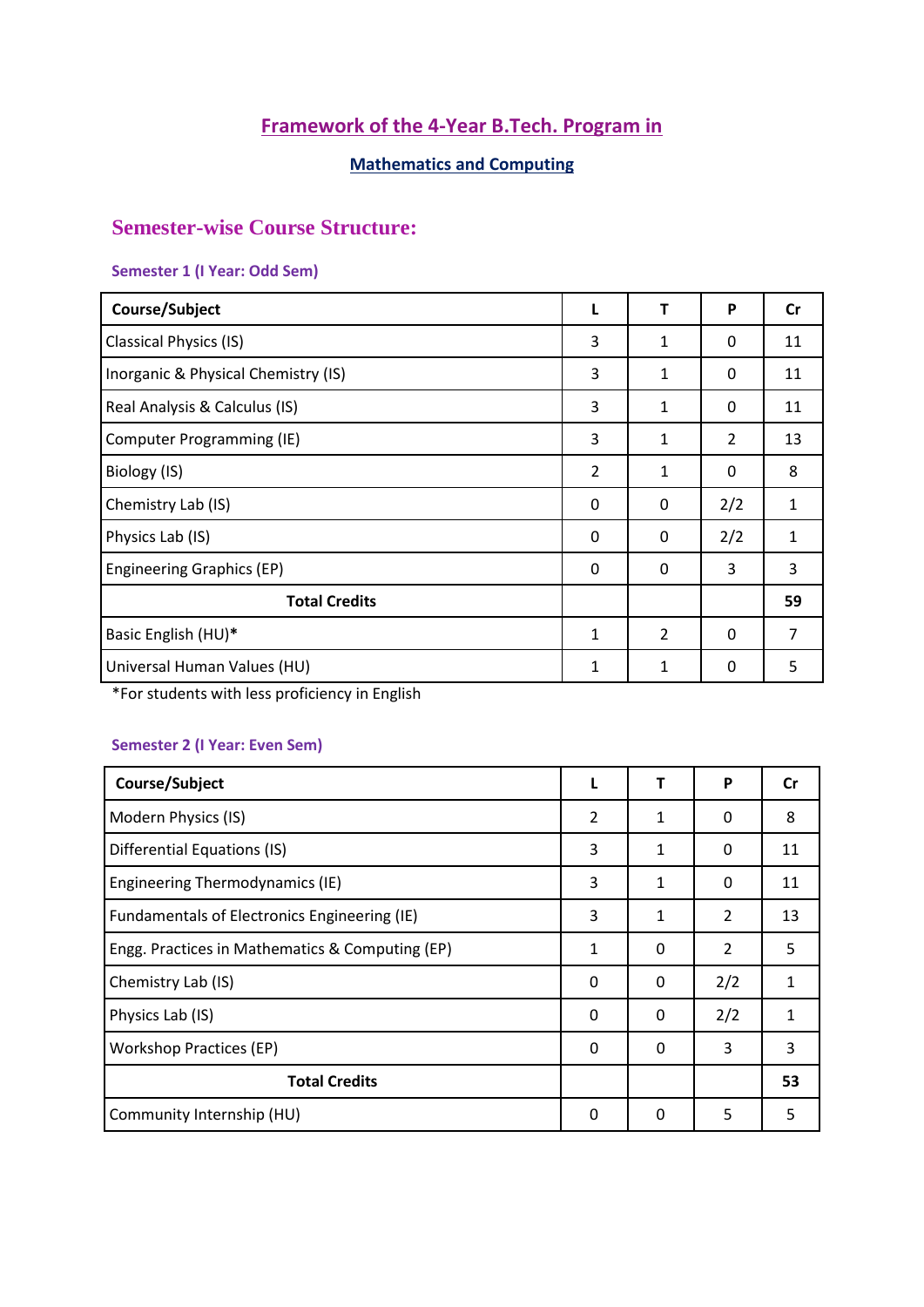# **Semester 3 (II Year: Odd Sem)**

| Course/Subject                          |   |   | P |    |
|-----------------------------------------|---|---|---|----|
| Linear Algebra & Complex Analysis (IS)  | 2 | 1 | 0 | 8  |
| Discrete Mathematics (DC/CSE)           | 3 | 0 | 0 | 9  |
| Data Structure & Algorithms (IE/CSE)    | 3 | 0 | 2 | 11 |
| Graphics & Visual Computing (DC/CSE)    | 2 | 0 | 2 | 8  |
| Programming with Python (DC/CSE)        | 1 | 0 | 2 |    |
| Elementary Number Theory & Algebra (DC) | 3 | 1 |   | 11 |
| <b>Total Credits</b>                    |   |   |   | 52 |

#### **Semester 4 (II Year: Even Sem)**

| Course/Subject                                  |   |   | P                        | Cr |
|-------------------------------------------------|---|---|--------------------------|----|
| Database Management Systems (DC/CSE)            | 3 | 0 | 2                        | 11 |
| Computer Organization and Architecture (DC/CSE) | 3 | 0 | 0                        | 9  |
| Numerical Methods (IS)                          | 2 |   | 0                        | 8  |
| Statistical Methods and Data Analysis (IS)      | 2 | 1 | 0                        | 8  |
| Web Technology (IE/CSE)                         | 3 | 0 | $\overline{\phantom{a}}$ |    |
| Financial Engineering-I (DC)                    |   | 0 | 0                        | q  |
| <b>Total Credits</b>                            |   |   |                          | 56 |

# **Semester 5 (III Year: Odd Sem)**

| Course/Subject                                 |   |   | P              | Cr |
|------------------------------------------------|---|---|----------------|----|
| Operating Systems (DC/CSE)                     | 3 | 0 | $\overline{2}$ | 11 |
| <b>Functional Analysis &amp; Topology (DC)</b> | 3 | 0 | 0              | 9  |
| Computational PDEs (DC)                        | 3 | 0 | 0              | 9  |
| $DE-1$ (DE)                                    | 3 | 0 | 0              | 9  |
| Theory of Computation (DC/CSE)                 | 3 | 0 | 0              | 9  |
| B.Tech. Project-I (DP)                         | 0 | 0 | 10             | 10 |
| <b>Total Credits</b>                           |   |   |                | 57 |
| Summer Internship/ Industrial Visit            | 0 | 0 | 5              | 5  |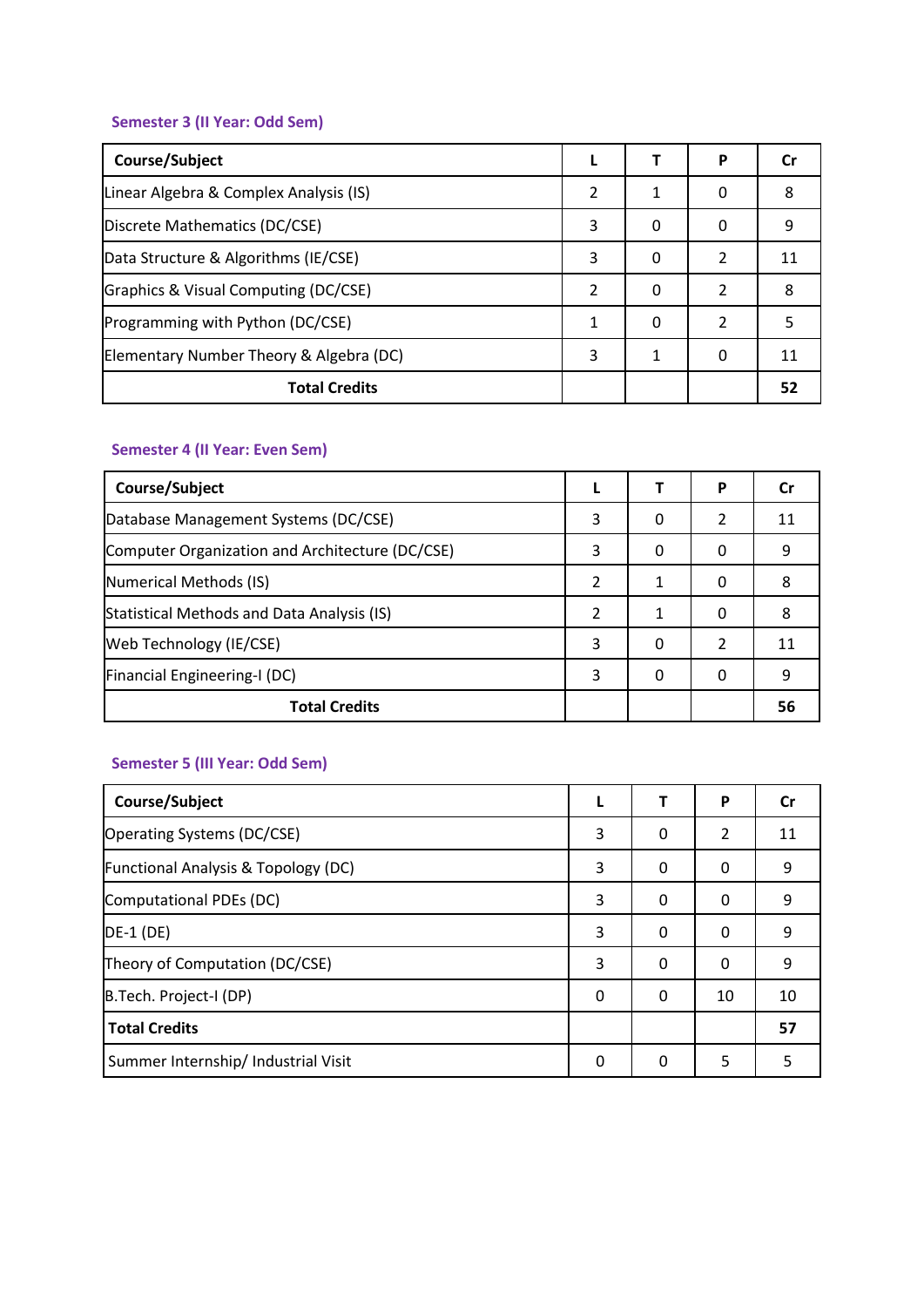# **Semester 6 (III Year: Even Sem)**

| Course/Subject                             |   |   | P              | Cr |
|--------------------------------------------|---|---|----------------|----|
| Design and Analysis of Algorithms (DC/CSE) | 3 | 0 | $\mathcal{P}$  | 11 |
| Computer Networks (DC/CSE)                 | 3 | 0 | $\mathfrak{p}$ | 11 |
| Optimization Methods & Applications (DC)   | 3 | 0 | 0              | 9  |
| Stochastic Processes (DC)                  | 3 | 0 | $\Omega$       | 9  |
| $DE-2$ (DE)                                | 3 | 0 | $\Omega$       | 9  |
| B.Tech. Project-II (DP)                    | 0 | 0 | 10             | 10 |
| <b>Total Credits</b>                       |   |   |                | 59 |

### **Semester 7 (IV Year: Odd Sem)**

| Course/Subject           |   |   | P        | $\mathsf{Cr}$ |
|--------------------------|---|---|----------|---------------|
| Graph Theory (DC)        | 3 | 0 | 0        | 9             |
| $DE-3$ (DE)              | 3 | 0 | 0        | 9             |
| OE-1 (OE)                | 3 | 0 | $\Omega$ | 9             |
| $L/M-1$                  | 3 | 0 | 0        | 9             |
| <b>HSS</b>               | 3 | 0 | $\Omega$ | 9             |
| B.Tech. Project-III (DP) | 0 | 0 | 10       | 10            |
| <b>Total Credits</b>     |   |   |          | 55            |

# **Semester 8 (IV Year: Even Sem)**

| Course/Subject          |               |   | P              | Cr |
|-------------------------|---------------|---|----------------|----|
| Soft Computing (DC/CSE) | 2             | 0 | 2              | 8  |
| Data Mining (DC/CSE)    | $\mathcal{P}$ | 0 | $\mathfrak{p}$ | 8  |
| $DE-4(DE)$              | 3             | 0 | 0              | 9  |
| OE-2 (OE)               | 3             | 0 | 0              | 9  |
| $L/M-2$                 | 3             | 0 | 0              | 9  |
| <b>Total Credits</b>    |               |   |                | 43 |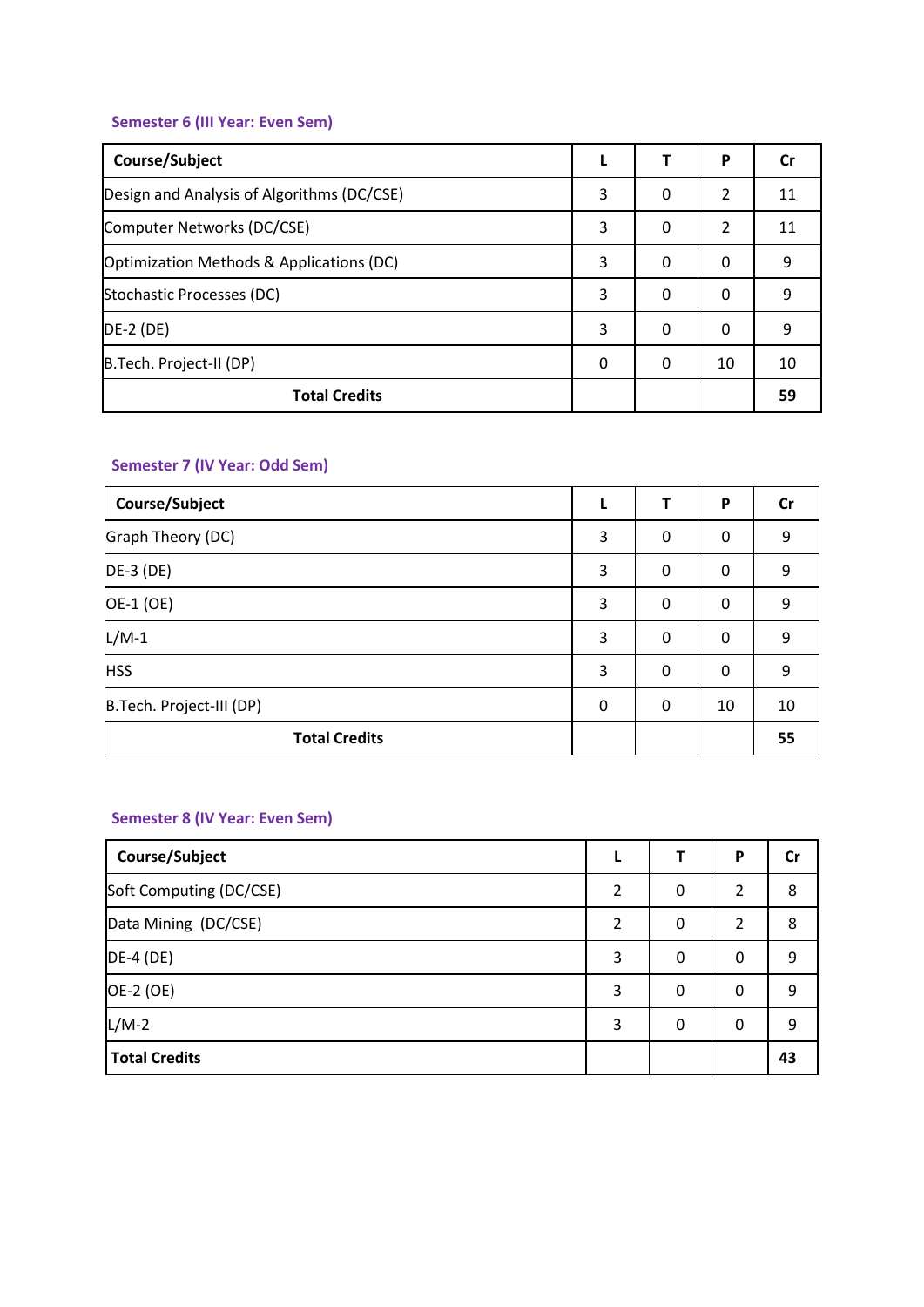# **Streams in Mathematics and Computing:**

|             | <b>Mathematical Modeling &amp;</b><br><b>Simulation</b>   | <b>Artificial Intelligence</b><br>(CSE)               | <b>Financial Mathematics</b>    |
|-------------|-----------------------------------------------------------|-------------------------------------------------------|---------------------------------|
| <b>DE-1</b> | of<br>Mathematical<br>Modeling<br><b>Dynamical System</b> | Artificial Intelligence                               | Mathematical Finance            |
| <b>DE-2</b> | <b>Computational Fluid Dynamics</b>                       | Deep Learning or Genetic<br>Algorithm                 | <b>Financial Engineering-II</b> |
| <b>DE-3</b> | Data Analytics                                            | Data Analytics                                        | <b>Computational Finance</b>    |
| <b>DE-4</b> | <b>Reservoir Simulation</b>                               | &<br>Vision<br>Computer<br><b>Pattern Recognition</b> | <b>Financial Management</b>     |

#### **Open Electives:**

A tentative list of Open Electives (OE) is given below. More elective courses will be included/updated in future.

- 1. Software Engineering. (CSE, Sem-V)
- 2. Compiler Design. (CSE, Sem-VI)
- 3. Mobile Computing (CSE, Sem-VII)
- 4. Digital Image Processing. (CSE, Sem-VIII)
- 5. Management Accounting. (MBA, Sem-I)
- 6. Managerial Economics. (MBA, Sem-I)
- 7. Business Analytics. (MBA, Sem-II)
- 8. Financial Derivatives. (MBA, DE)
- 9. Security Analysis & Portfolio Management. (MBA, DE)
- 10. Project Finance. (MBA, DE)
- 11. International Finance. (MBA, DE)
- 12. Management of Financial Services. (MBA, DE)
- 13. Financial Risk Management. (MBA, DE)
- 14. Corporate Finance. (MBA, DE)
- 15. Modern Coding Theory (EC, DE)
- 16. Modeling, Simulation and Optimization (CEBE, Sem-VIII)